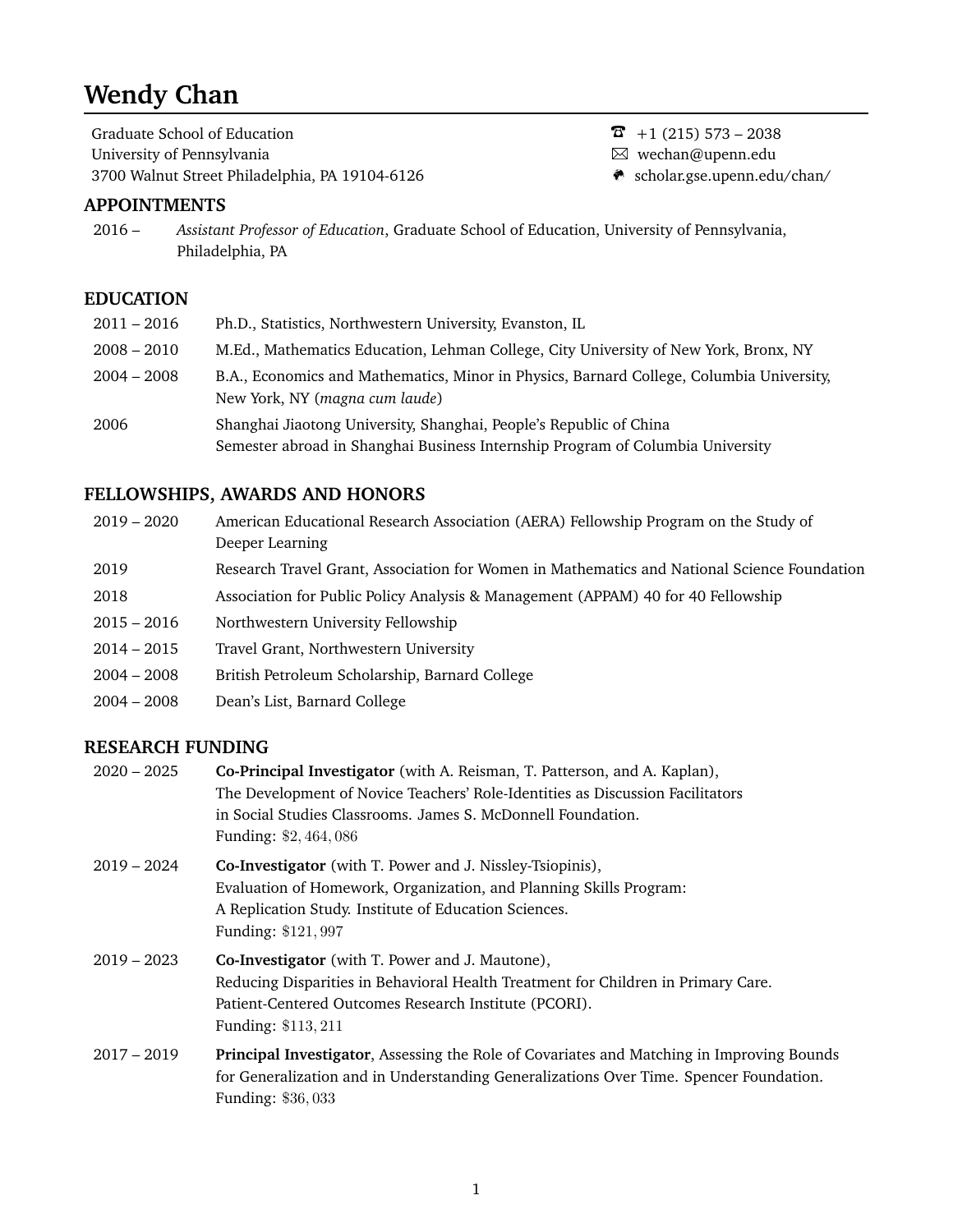2017 – 2019 **Principal Investigator**, Assessing the Role of Administrative Data in Improving Generalizations from Experimental Studies. University Research Foundation, University of Pennsylvania. Funding: \$43, 495

## **PUBLICATIONS**

(† indicates co-first author, \* indicates student author)

- 13. **Chan, W.** and Hedges, L.V. Pooling Interactions Into Error Terms in Multisite Experiments. Forthcoming in the *Journal of Educational and Behavioral Statistics*.
- 12. Conrad, J., Reisman, A., Jay, L., Patterson, T., Eisman, J., Kaplan, A., & **Chan, W.** (In Press). To What Ends? Analyzing Teacher Candidate Goals and Perceptions of Student Talk in Social Studies Discussions. *The Journal of Social Studies Research*, <https://doi.org/10.1016/j.jssr.2022.01.003>.
- 11. **Chan, W.** (2022). The Role of Distributional Overlap on the Precision Gain of Bounds for Generalization. *American Journal of Evaluation*, *43*(1), 90 – 107.
- 10. **Chan, W.** (2021). The Sensitivity of Small Area Estimates Under Propensity Score Subclassification for Generalization. *Journal of Research on Educational Effectiveness*, <https://doi.org/10.1080/19345747.2021.1938312>.
- 9. **Chan, W.**, Oh, J.\*, & Luo, P.\* (2021). The Implications of Population Changes on Generalization and Study Design. *Journal of Research on Educational Effectiveness*, *14*(2), 471 – 500.
- 8. **Chan, W.** (2021). Analysis of Variance. Chapter in *Research Methods & Methodologies in Education*. (Editors: Coe, R., Waring, M., Hedges, L.V., & Arthur, J.). London, United Kingdom: SAGE.
- 7. **Chan, W.**, Hedges, L.V., & Hedberg, E.C. (2020). The Impact of Downstream Clustering in Longitudinal Studies. *Journal of Experimental Education*. (In press).
- 6. **Chan, W.** (2019). An Evaluation of Bounding Approaches for Generalization. *Journal of Experimental Education*, *89*(4), 690 –720. <https://doi.org/10.1080/00220973.2019.1697191>.
- 5. **Chan, W.** (2019). The Relation Among Design Parameters for Statistical Power Between Continuous and Binomial Outcomes in Cluster Randomized Trials. *Psychological Methods*, *24*(2), 179 – 195.
- 4. **Chan, W.** (2018). Applications of Small Area Estimation to Generalization with Subclassification by Propensity Scores. *Journal of Educational and Behavioral Statistics*, *43*(2), 182 – 224.
- 3. **Chan, W.** (2017). Partially Identified Treatment Effects for Generalizability. *Journal of Research on Educational Effectiveness*, *10*(3), 646 – 669.
- 2. Tipton, E., Hallberg, K., Hedges, L.V., and **Chan, W.** (2017). Implications of small samples for generalization: Adjustments and rules of thumb. *Evaluation Review* (Special Issue: External Validity 2), *41*(5), 472 – 505.
- 1. Kang, J., **Chan,W.**† , Kim, M.O., and Steiner, P.M. (2016). Practice of Causal Inference with the Propensity of Being Zero or One: Assessing the Effect of Arbitrary Cutoffs of Propensity Scores. *Communications for Statistical Applications and Methods*, *23*(1), 1–20.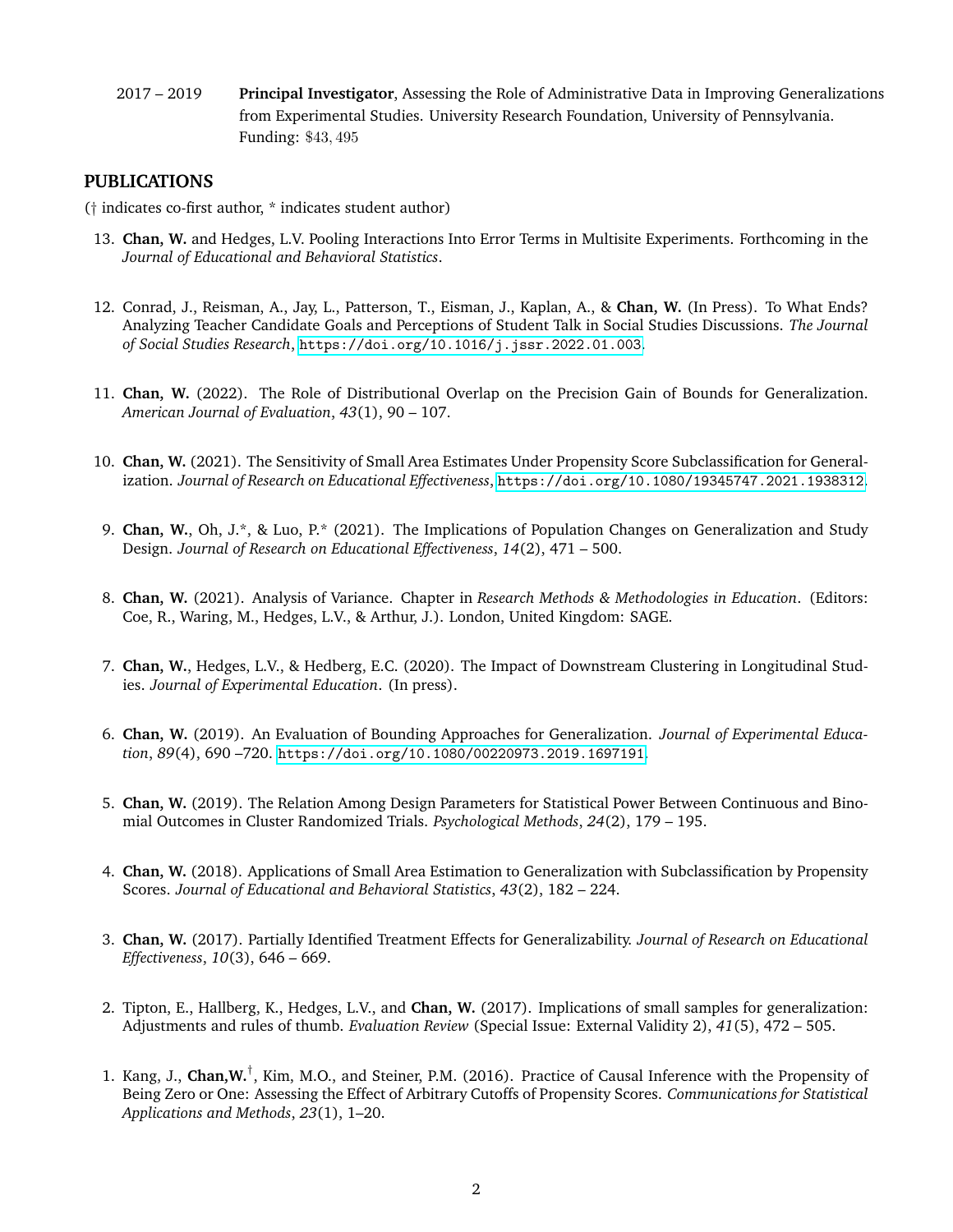## **UNDER REVIEW**

Ren, W.\* & **Chan, W.** The Alignment Between Contextual and Model Generalization: An Application with PISA 2015.

**Chan, W.**, Oh, J.\*, and Wilson, K.J.\* Redefining Populations of Inference for Generalizations from Small Studies.

**Chan, W.** and Oh, J.\* Robust Small Area Estimation for Generalization. (Revision Under Review)

## **PRESENTATIONS**

#### 2022

Eisman, J.I., Kaplan, A., **Chan, W.**, Patterson, T., Reisman, A. Motivational Mechanisms in Teacher Professional Development: A Two-Case Study. Poster to be presented at the 2022 American Psychological Association Annual Convention. Minneapolis, MN.

**Chan, W.**, Eisman, J., Kaplan, A., Reisman, A., Patterson, T.J., Conrad, J., Jay, L., & del Calvo, A. The Implications of Aggregation on Understanding Longitudinal Motivational Processes. Poster to be presented at the 2022 American Psychological Association Annual Convention. Minneapolis, MN.

Kaplan, A., **Chan, W.**, Eisman, J., Reisman, A., Patterson, T., Jay, L., Conrad, J., del Calvo, A., & Schiera, A.J. A Complex Dynamic Systems Perspective on Teacher Learning as Identity Change: Novice Social Studies Teachers Learning to Facilitate Discussions. Paper presented at the American Educational Research Association Complex Theories in Education SIG Winter Webinar. (Virtual)

**Chan, W.** & Oh, J.\* Robust small area estimation for generalization. Poster to be presented at the American Educational Research Association Annual Meeting. San Diego, CA.

Reisman, A., **Chan, W.**, Jay, L., Patterson, T., Kaplan, A., Conrad, J., del Calvo, A., Eisman, J., & Schiera, A.J. Measuring Preservice Teachers' Discussion Facilitation in Social Studies Classrooms. Paper to be presented at the American Educational Research Association Annual Meeting. San Diego, CA.

Conrad, J., Reisman, A., Patterson, T., Jay, L., Kaplan, A., Eisman, J., & **Chan, W.** White Preservice Teachers Facilitating African American History Discussions: Tensions of Identity in Practice. Paper to be presented at the American Educational Research Association Annual Meeting. San Diego, CA.

2021

**Chan, W.** & Oh, J.\* Robust small area estimation for generalization. Paper presented at the Society for Research on Educational Effectiveness. (Virtual)

**Chan, W.** The Generalizability of the Study of Deeper Learning Using Small Area Estimation. Poster presented at the American Educational Research Association Annual Meeting. (Virtual)

Ren, W. & **Chan, W.** Cross-national generalizability of the factors that affect science achievement. Poster presented at the American Educational Research Association Annual Meeting. (Virtual).

Jay, L., Reisman, A., Patterson, T., Eisman, J., Kaplan, A., **Chan, W.**, & Conrad, J. Discipline and Identity: Two Lenses for Understanding Preservice Teachers' Development in Facilitating Discussion. Poster presented at the American Educational Research Association Annual Meeting. (Virtual).

Ren, W. & **Chan, W.** Heterogeneity of Private School Effects Across Economies Given Different Covariates. Roundtable presented at the American Educational Research Association Annual Meeting. (Virtual).

Eisman, J., Kaplan, A., Jay, L., Reisman, A., Patterson, T., **Chan, W.**, & Conrad, J. Role Identity, Motivation, and Moment-by-Moment Decisions About Instructional Moves During Discussion Facilitation. Symposium presented at the American Educational Research Association Annual Meeting. (Virtual).

Conrad, J., Reisman, A., Jay, L., Patterson, T., Eisman, J., Kaplan, A., & **Chan, W.** Teacher Candidate Perceptions and Extended Student Sense-making in Historical Discussions: Tensions and Possibilities. Paper presented at the American Educational Research Association Annual Meeting. (Virtual).

2020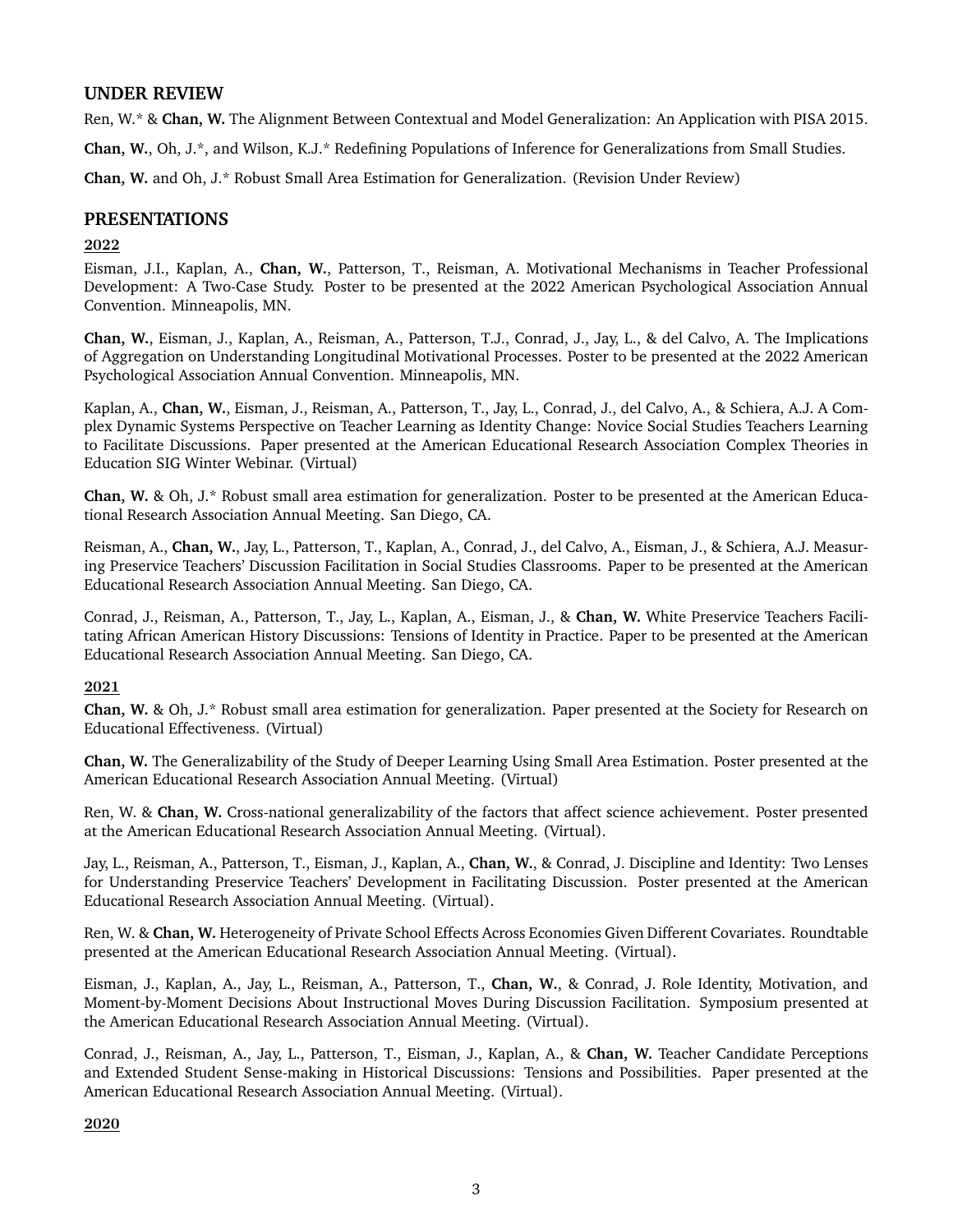**Chan, W.**, Oh, J.\*, Luo, P.\* How generalizable are study samples over time? Poster to be presented at the Society for Research on Educational Effectiveness. Washington, D.C. (Conference cancelled)

## 2019

**Chan, W.** & Gill, J.S.\* The Effect of Distributional Overlap on the Precision of Bounds. Paper presented at the Society for Research in Educational Effectiveness. Washington, D.C.

**Chan, W.** & Gill, J.S.\* The Effect of Distributional Overlap on the Precision of Bounds. Poster presented at the American Educational Research Association Annual Meeting. Toronto, Canada.

Ren, W.\* & **Chan, W.** The Effectiveness of Private and Public Schools on Academic Achievement in G7 and East-Asian Countries: Evidence from PISA 2015. Roundtable to be presented at the American Educational Research Association Annual Meeting. Toronto, Canada.

#### 2018

**Chan, W.** Improving the Precision of Bounds for Generalization. Innovation Session presented at the Association for Public Policy Analysis & Management (APPAM) Conference. Washington, D.C.

**Chan, W.** Bounding Approaches for Generalization. Paper presented at the Society for Research in Educational Effectiveness. Washington, D.C.

**Chan, W.** Monotonicity Assumptions in Deriving Bounds for Generalization. Poster presented at the American Educational Research Association Annual Meeting. New York, NY.

#### 2017

**Chan, W.** Bounding Approaches for Generalization. Paper presented at the Association for Public Policy Analysis & Management (APPAM) Conference. Chicago, IL.

**Chan, W.** The Relation Between Power for Continuous and Binomial Outcomes in Cluster Randomized Trials. Poster presented at the Joint Statistical Meetings. Baltimore, MD.

**Chan, W.** Small Area Estimates of the Average Treatment Effect with Applications to Generalizability. Paper presented at the American Educational Research Association Annual Meeting. San Antonio, TX.

**Chan, W.** Applications of Small Area Estimation to the Generalizability of Experiments with Small Sample Sizes. Paper presented at the Society for Research in Educational Effectiveness. Washington, D.C.

#### 2016

**Chan, W.** Partial Identification of Treatment Effects: Applications to Generalizability. Paper presented at the Spring Meeting of the Society for Research on Educational Effectiveness. Washington, DC.

#### 2015

Tipton, E., Hallberg, K., Hedges, L.V., & **Chan, W.** Implications of Small Samples for Generalization: Adjustments and Rules of Thumb. Paper presented at the Spring Meeting of the Society for Research on Educational Effectiveness. Washington, DC.

#### 2014

Kang, J. & **Chan, W.** Practice of Causal Inference with the Propensity of Being Zero or One. Paper presented at the Joint International Chinese Statistical Association-Korean International Statistical Society Applied Statistics Symposium. Portland, OR.

# **INVITED PRESENTATIONS**

# 2021

**Chan, W.** The Implications of Population Changes on Generalization and Study Design. Invited talk at the Institute of Education Sciences (IES) Predoctoral Program. University of Pennsylvania, Philadelphia, PA.

#### 2020

**Chan, W.** The Sensitivity of Small Area Estimates Under Propensity Score Subclassification for Generalization. Invited talk at the Quantitative Methods Group at the American Institutes of Research. (Virtual)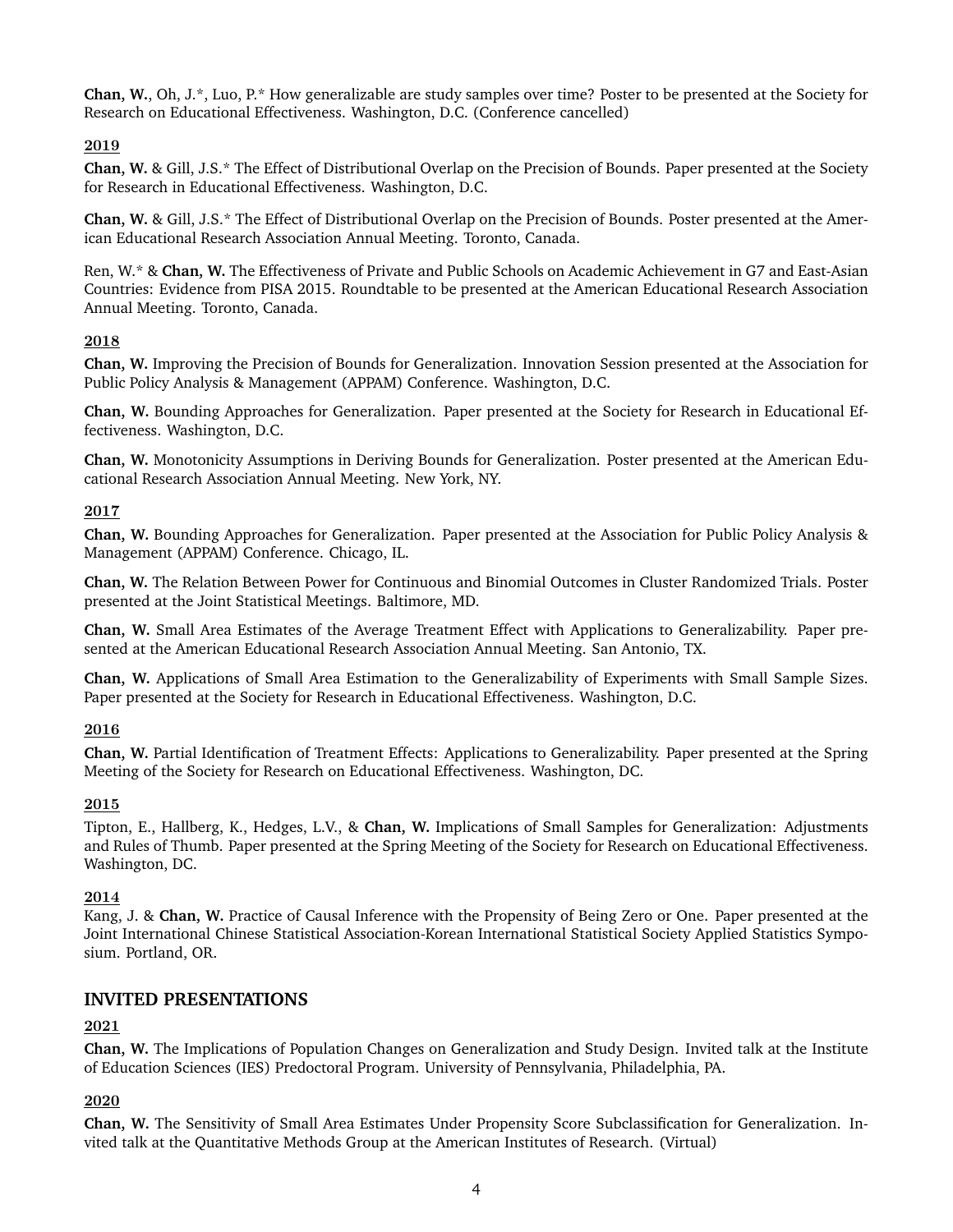#### 2019

**Chan, W.** The Role of Data Science in Education. Invited panelist at the Delaware Data Science Symposium. Univeristy of Delaware, Newark, DE.

**Chan, W.** Small Area Estimation for Generalizability. Invited session on small area estimation at the International Statistical Institute World Statistics Congress. Kuala Lumpur, Malaysia.

#### 2018

**Chan, W.** Presenting Quantitative Results to Interdisciplinary Audiences. Invited talk at the Interdisciplinary Studies in Human Development Lunch Meeting, Graduate School of Education, University of Pennsylvania. Philadelphia, PA.

#### 2017

**Chan, W.** Bounds for Treatment Effects with Applications to Generalizability. Paper presented at the International Chinese Statistical Association Applied Statistics Symposium. Chicago, IL.

## TEACHING (\* courses I proposed)

#### **University of Pennsylvania**

- 2022 Replication and Reproducibility (EDUC 545) <sup>∗</sup>
- 2019 Regression and Analysis of Variance (EDUC 767)
- 2017 Introduction to Causal Inference for Educational Research (EDUC 765) <sup>∗</sup>
- 2017 Advanced Topics in Impact Evaluation (EDUC 871; Co-Instructor with Robert Boruch)
- 2016 Introductory Statistics for Education Research (EDUC 667)

#### **Northwestern University**

| 2015          | Introduction to Statistics (STAT 202), Instructor                              |
|---------------|--------------------------------------------------------------------------------|
| 2015          | Hierarchical Linear Models (STAT 356), Teaching Assistant                      |
| $2014 - 2015$ | Introduction to Statistics (STAT 202), Teaching Assistant                      |
| 2014          | Probability and Statistics (STAT 383), Teaching Assistant                      |
| 2014          | Human Rights Statistics (STAT 370), Guest Lecturer and Teaching Assistant      |
| 2013          | Survey Sampling (STAT 325), Guest Lecturer                                     |
| 2013          | Introductory Statistics for the Social Sciences (STAT 210), Teaching Assistant |
|               |                                                                                |

#### **Summer Institute in Randomized Trials for Established Researchers,** Northwestern University

2013, 2014 Consultant/Group Facilitator for break-out groups

## **Teach for America**

2008 – 2011 Teacher of Arithmetic and Algebra

#### **Columbia University**

2007 Introduction to Statistics (STAT W1111), *Teaching Assistant*

## **EDITORIAL APPOINTMENTS**

2022 – Editorial Board, *Journal of Educational and Behavioral Statistics*